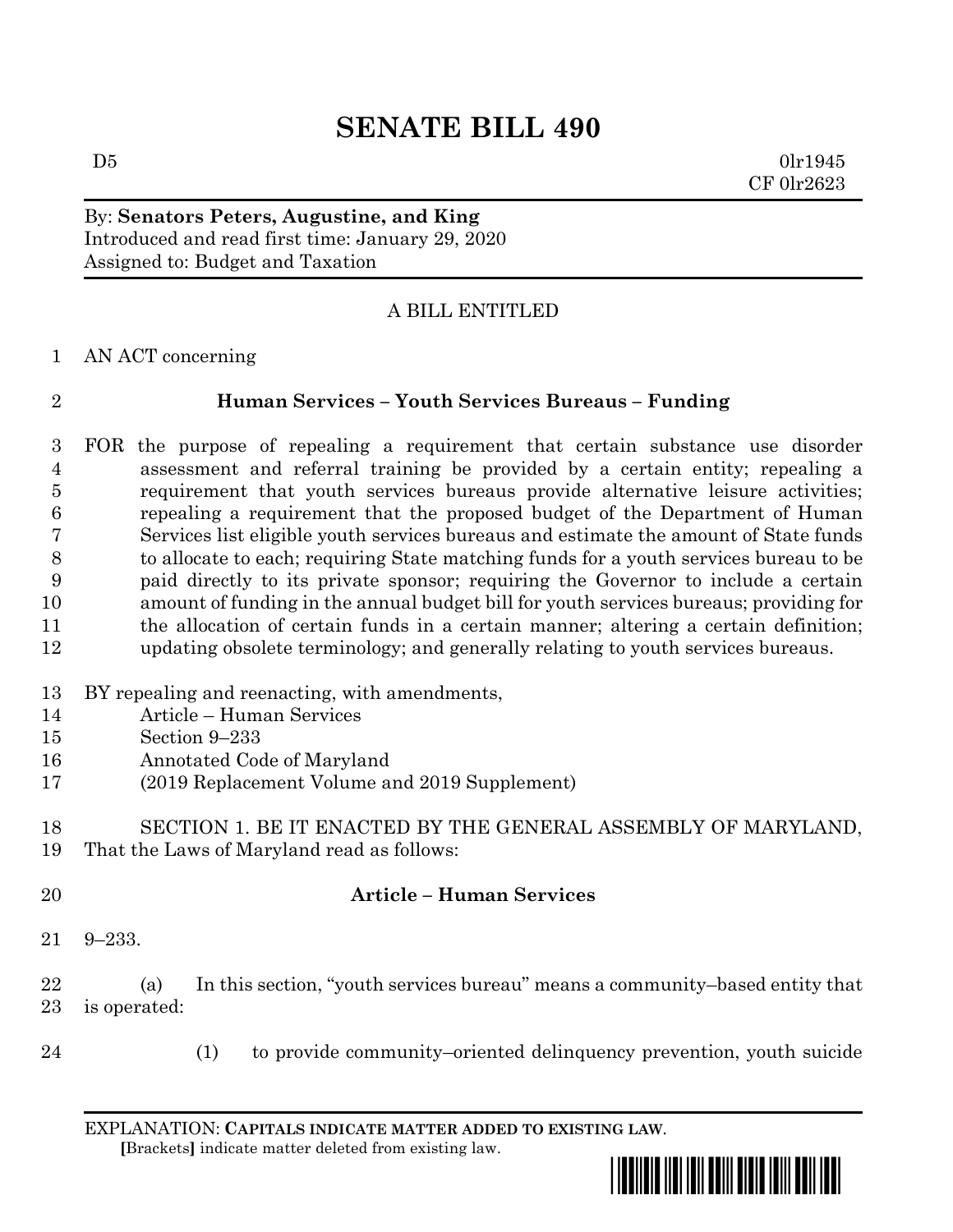| $\mathbf{1}$                       | prevention, drug and alcohol [abuse] USE DISORDER prevention, and youth development;                                                                                                                                                                                                                                                                                                                                                    |
|------------------------------------|-----------------------------------------------------------------------------------------------------------------------------------------------------------------------------------------------------------------------------------------------------------------------------------------------------------------------------------------------------------------------------------------------------------------------------------------|
| $\sqrt{2}$<br>3                    | to ameliorate conditions that contribute to delinquency, youth suicide,<br>(2)<br>drug and alcohol [abuse] USE DISORDER, and family disruption; and                                                                                                                                                                                                                                                                                     |
| 4                                  | (3)<br>to function as an advocate of youth needs.                                                                                                                                                                                                                                                                                                                                                                                       |
| $\overline{5}$<br>$\boldsymbol{6}$ | (1)<br>The Department shall adopt regulations that set eligibility guidelines<br>(b)<br>for State funding of youth services bureaus under this section.                                                                                                                                                                                                                                                                                 |
| 7<br>8                             | The regulations shall require that each youth services bureau that<br>(2)<br>receives State funding:                                                                                                                                                                                                                                                                                                                                    |
| 9                                  | provide, at convenient hours:<br>(i)                                                                                                                                                                                                                                                                                                                                                                                                    |
| 10                                 | individual, family, or group counseling;<br>1.                                                                                                                                                                                                                                                                                                                                                                                          |
| 11                                 | referral and information services;<br>2.                                                                                                                                                                                                                                                                                                                                                                                                |
| 12<br>13                           | 3.<br>crisis intervention, including intervention relating to<br>youth suicide prevention;                                                                                                                                                                                                                                                                                                                                              |
| 14<br>15<br>16<br>17<br>18         | alcohol and drug [abuse] USE DISORDER assessment and<br>4.<br>referral services by staff who have received substance [abuse] USE DISORDER assessment<br>and referral training [from the Office of Education and Training for Addiction Services<br>(OETAS) in the Maryland Department of Health or from any other entity that the Secretary<br>determines to be qualified to provide substance abuse assessment and referral training]; |
| 19                                 | informal counseling; and<br>5.                                                                                                                                                                                                                                                                                                                                                                                                          |
| 20<br>21                           | 6.<br>in accordance with the needs of the community and subject<br>to the availability of funds:                                                                                                                                                                                                                                                                                                                                        |
| $\bf 22$                           | tutoring;<br>А.                                                                                                                                                                                                                                                                                                                                                                                                                         |
| 23                                 | В.<br>[alternative leisure activities;                                                                                                                                                                                                                                                                                                                                                                                                  |
| 24                                 | C.<br>employment assistance;                                                                                                                                                                                                                                                                                                                                                                                                            |
| 25<br>26                           | $[D.]\,C.$<br>community education, including training and<br>information relating to youth suicide prevention;                                                                                                                                                                                                                                                                                                                          |
| 27                                 | $[E.]$ D.<br>aftercare services; and                                                                                                                                                                                                                                                                                                                                                                                                    |
| 28                                 | [F.] E.<br>other specialized services;                                                                                                                                                                                                                                                                                                                                                                                                  |

**SENATE BILL 490**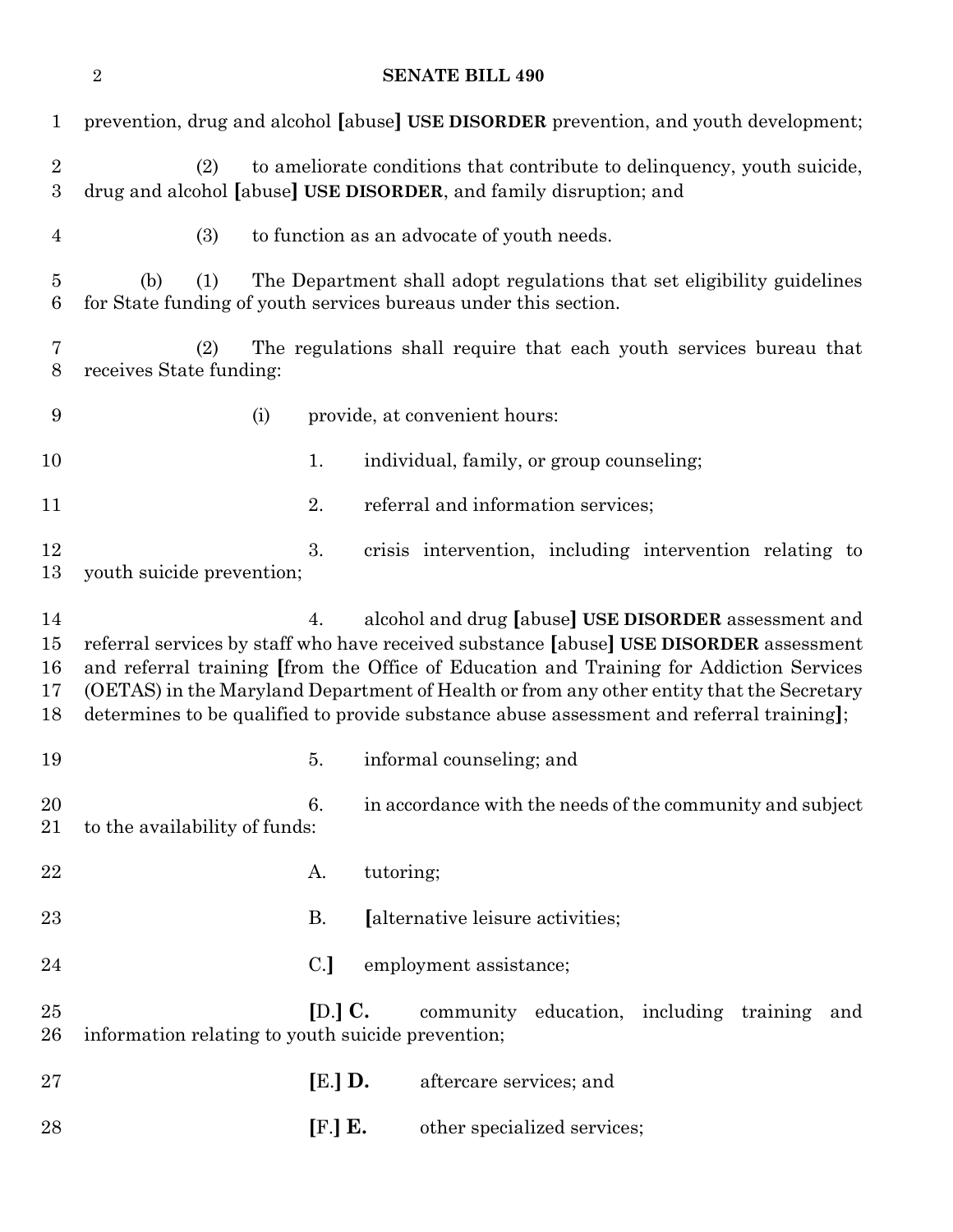### **SENATE BILL 490** 3

1 (ii) subject to subsection  $(c)(2)$  of this section, provide the services described in item (i) of this paragraph free of charge or at a rate that its board of directors establishes, in consultation with the Department, that is based on the client's family income; and (iii) dispose of all information and records on each individual receiving services from the youth services bureau 5 years after services to the individual terminate. (c) (1) A youth services bureau may retain any fees charged under subsection 9 (b) $(2)(ii)$  of this section. 10 (2) The fees authorized under subsection  $(b)(2)(ii)$  of this section do not apply to youth referred to a youth services bureau by court order. (d) (1) The Department shall: (i) monitor the operations of each youth services bureau that receives State funding; (ii) evaluate annually the effectiveness of each youth services bureau; and (iii) discontinue funding a youth services bureau that is ineffective or that, for 2 years, fails to meet the eligibility guidelines for State funding. (2) The Department shall review and approve or disapprove an application for State funding of a youth services bureau or proposed youth services bureau. (e) (1) (i) The State and the local government shall jointly fund an eligible youth services bureau. (ii) The State shall provide 75% of the funding for an eligible youth services bureau, as provided in the State budget. (2) At the times that the Department specifies, each eligible youth services bureau shall submit a proposed annual budget to the Department for review and approval. (3) **[**The proposed budget of the Department shall list the eligible youth services bureaus and estimate the amount of State funds to be allocated to each. (4)**]** (i) The local governing body that provides the matching funds for an eligible youth services bureau **[**may choose to have**] SHALL HAVE** the State funds for the youth services bureau paid directly to its private sponsor **[**or to the local governing body**]**. (ii) Before the State funds are paid, the fiscal officer of the local government shall certify in writing the source of the matching funds provided by the local